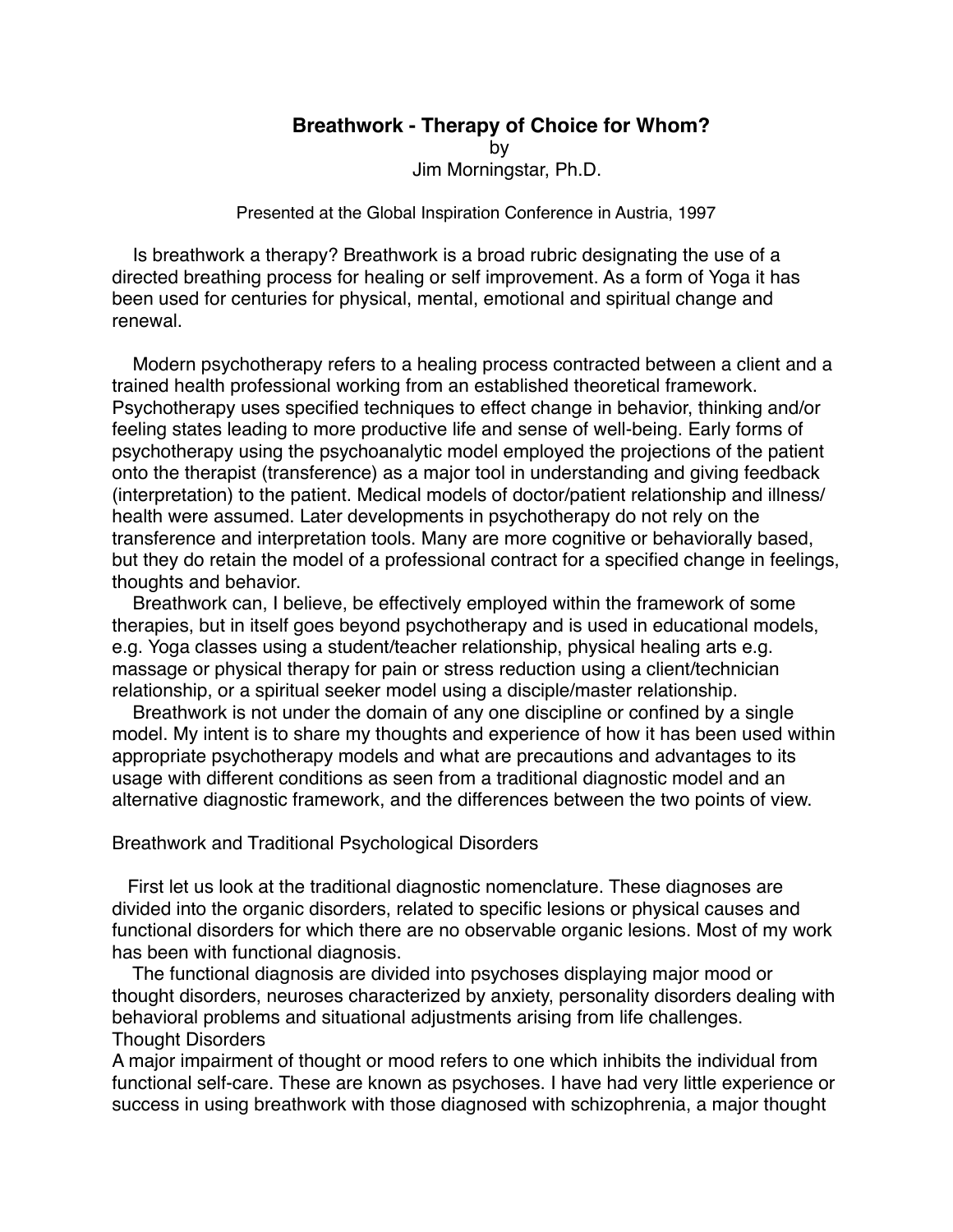disorder. Their terror of any breakthrough of real feelings and their defenses against this makes them unlikely volunteer candidates for this process. To try to require this treatment for them is antithetical to the philosophy of self-responsibility and flirting with the disaster of their further entrenching into their split.

 Non-psychotic clients with schizoid tendencies may be more amenable. One ambulatory schizoid individual who was genuinely seeking change from his isolated monochromatic life continued to come for Breathwork with me even though he would invariably go into tetany with a few breaths. He explained to me that even though it was painful, he actually felt alive in his body for the first time. The voluntary seeking of the breathwork is critical here and the breathworker's sincerity, sensitivity and warmth are important. It is also critical to adjust your expectations for how much can be handled safely by someone so tenuously defended and to proceed with infinitesimal patience.

 When thought disorder is combined with paranoid delusions there is the risk of striking out toward others when the perceived threat is increased as may happen by increasing their energy level or reducing their defenses. I would exercise great caution with breathwork under these circumstances.

#### Mood Disorders

 Major mood disorders, Bipolar or major depression are more likely to voluntarily try breathwork. Here again we are dealing with very shaken defenses and breathwork is a very powerful technique that can produce quite dramatic reactions if used to rip away their walls of fear. Again my experience is that adjusting ones expectations for speed of progress is critical. I would have great caution in raising the energy level of someone already in a manic state and myself would not use breathwork with them until they were not so pressed. The propensity for their acting out and not grounding the increased energy is great, not just during but especially after the session. One needs to help them get safety and grounding firmly integrated. Breathwork has greatest potential with depression. It is well to note that the largest suicide risk is when the depression is lifting. It is most important to stay in contact with your client at this time. Underneath the feelings of worthlessness is great rage and this can be redirected to themselves when their energy is mobilized.

## Anxiety States

 I have much more experience with the anxiety states and breathwork. Here is where breathwork is an invaluable tool. Anxiety is marked by a sense of dread and uneasiness that does not have a logical focus. Thus there is a paralysis in taking any effective action to alleviate it. In breathwork clients learn to consciously change their energy level, identify what physical and psychological indicators go with their fears, feel and express emotions underlying their fear, remember life situations leading to their trapped energy and address the people and circumstances involved in their original blockage. I have used breathwork with everything from panic disorder, hyperventilation syndrome to more mild and generic anxiety states. Challenging the fears on their own grounds (the breathwork session) rather than unexpectedly in their life starts building the all-important confidence that they are in charge of their life more and more.

 States of combined depression and anxiety are likewise amenable to breathwork. The tendency of the depressive to defend, however, through drowsiness in the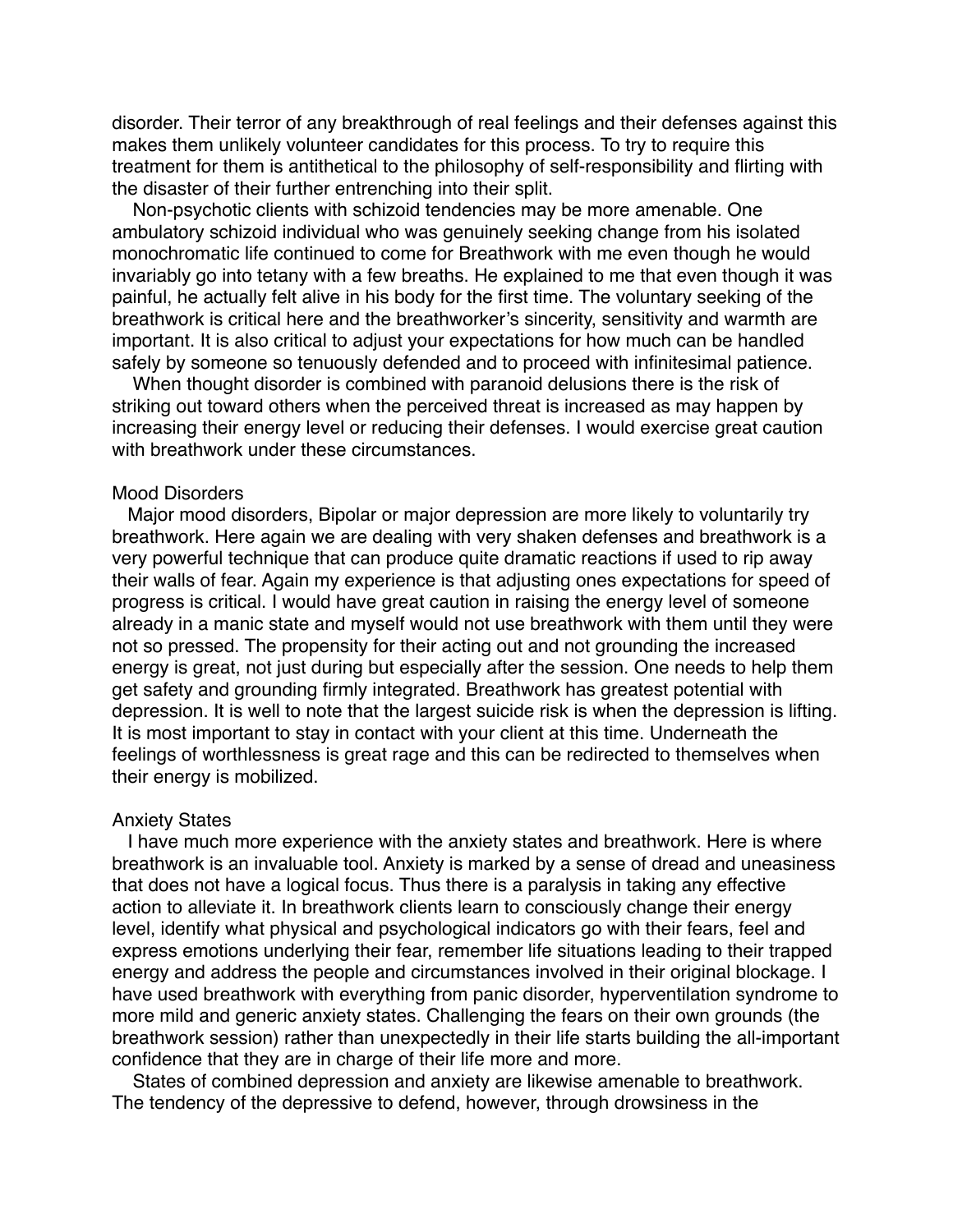breathwork session makes the use of bioenergetic techniques very helpful in maintaining their energy level and keeping them consciously working with you. Getting the client in a focused grounded manner to hit, kick, twist or bite a towel, verbalize or make a sound can get them past the repressive drowsy state and aware enough of their underlying emotions to continue their breathing rhythm. Short of this you may get into the trap of feeling and expressing the depressed person's anger for them as they "sleep" through your breathwork session.

 When anxiety is associated with post traumatic stress such as from childhood sexual abuse, it is very important to help the client release not just recreate the trauma. Breathwork has also been invaluable in this area for me when combined with directed visualization. Clients must be helped to access their adult strength and not just collapse into the victimized child position during breathwork. repeatedly encourage them to be with or even speak for their "injured child" rather than simply feel their feelings when they get overwhelming. We can recover and psychologically reenter situations that were abusive letting their child know that we are not going to abandon them there or let them fend for themselves. They can then speak as a protecting adult or give the voice to the child that they were incapable of at the time of the original trauma. Further they can take the child psychologically out of the abusive setting in their mind and bring them home to a current safe environment. This is all when the "child" part of them is ready to (a) leave the old setting and (b) trust the adult part of them. Breathwork helps ground this in the heart and guts, to reorganize their neurology and not just keep it as a nice fantasy. Breathwork surfaces the emotional body more powerfully than verbal or visualization techniques alone and helps integrate the heart and the head. I give assignments to daily consciously breathe and communicate with and listen to their inner child to help build a track record of trust. Also helpful is to have a daily reminder of their intention to heal, such as putting a picture of their inner child or a favorite childhood toy where they will see it regularly. This helps integrate the breathwork into life.

#### Personality Disorders

 Personality disorders present a broad range of challenges. In this arena the advantage of breathwork is that it takes the client to levels of the unconscious beneath their behavior patterns. The disadvantage is that if this is not handled appropriately, this unconscious material may spill over into more inappropriate behavior. The borderline personality is a prime example of presenting this possibility. Clear behavioral contracts can be useful when working with this high potential for acting out. It is important, however, not to get into a "critical parent" role, but to help them deal with the thoughts and feelings, e.g. shame, when they do not stay within the boundaries of their stated intentions. Some may touch in with your services only sporadically. This can provide a valuable resource for them even though it may challenge your criteria for effective behavior change. I have one such client who comes in for short periods every six months to a year and at present can tolerate little more. We serve in many ways.

#### Situational Disorders

 When dealing with situational disorders or adjustment reactions, breathwork has the potential to crack the illusion that the grief, sadness or anxiety is all about one event. This may be disconcerting for those wanting a quick fix. Breathwork, of course, can be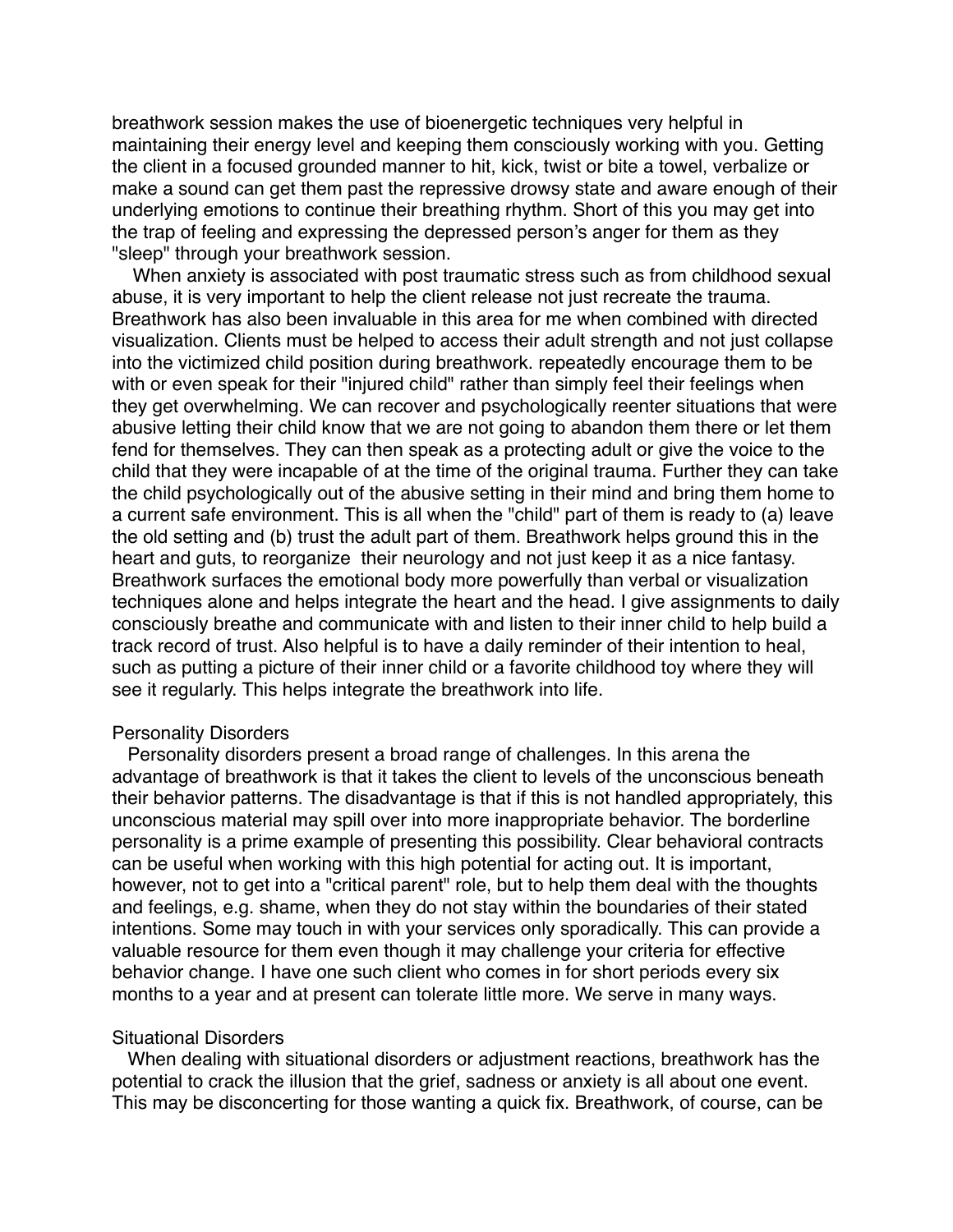adapted to handling situational anxiety. Sooner or later, I believe, following the guidance of the breath will take the serious applicant to deeper roots when they are underlying. As the breathworker or therapist our job is to point out the potential or possibilities for further work or deeper processing and be available should the client choose to pursue it, not to sell it to them or force it upon them.

## Psychotropic Medications

 Though I am not a great proponent of psychotropic medications, they may be useful if used judiciously as a bridge to help bring some clients back to a drug-free condition of self-care. I do not refuse to do breathwork with someone on medications, but want to know what symptoms are being suppressed through their usage. In general the medications tend to mute the effectiveness of the breathwork. The breathwork, though, can diminish the length of time the client relies on the medications.

#### Bioenergetic Analysis

 I use a form of Bioenergetic diagnosis in my therapy and breathwork. I prefer it because it gives me a framework for interpreting not only psychological, emotional and behavioral cues but also character structure as reflected in body types. Bioenergetics also gives a developmental model of both health and illness, the strengths and weaknesses of each body type. Clear goals are presented for each body type along with exercises on the physical level to augment the mental and emotional work. Adding breathwork to this form of therapy is a natural fit as free and easy breathing and a spiritual core are already main components of the theory. I have modified Alexander Lowen's typology to increase focus on the wellness components of each type and have added the indications for breathwork with each type.

 The *Psychic Sensitive* patterns developed pre- and postnatally are most concerned with basic safety in their bodies and their worlds. In the held fear state their basic belief is "The world is not a safe place." Their compensating belief is "I am a free spirit, unattached to the material." Their bodies are disjointed, frozen and unfocused; their breathing is minimal. Under any stress they split off. Breathwork helps them unlock their chest and free their breathing mechanism, gain more comfort with their bodies and move towards releasing their rage and fear. It is important for the breathworker not to give double messages or control covertly. Breathwork can help bring out their high vibrational qualities with safety, bring agility and responsiveness to their bodies and show more productively their sensitive artistic natures.

 The *Empathetic Nurturing* patterns formed during the first year of life are concerned with the issue of deprivation/abandonment. In the held fear state they believe "I'll never get enough." Their compensating belief becomes "If I love enough, I'll be loved" or eventually "I'm self sufficient." Their bodies take on a posture of deprivation with a collapsed chest affording a shallow inhale and a breath by breath experience of lack. Their pelvis is forward with knees locked, having learned to hold themselves up prematurely. They can also be tall and thin, looking undernourished. Though being oral and highly verbal, under stress they will tend to collapse. Breathwork helps them find their true source within so they can support themselves and their feeling of vitality. It is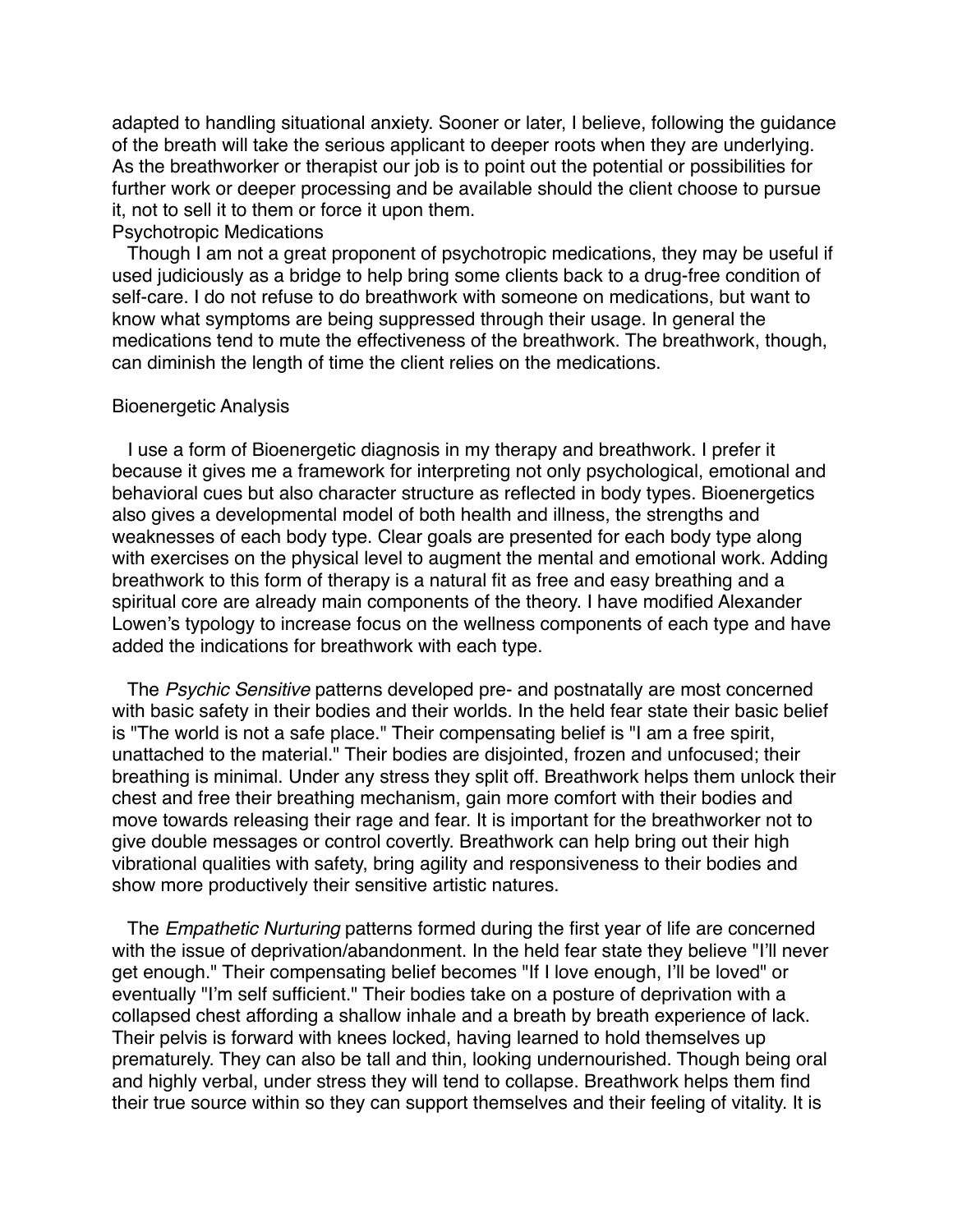important for the breathworker to be there as a support but not to "do it for" the Empathetic Nurturer. The depletion and abandonment themes then fade and their empathetic qualities are shared with the world out of choice and pleasure rather than fear of loss.

 The *Inspirational Leader* patterns, solidified during the first to third year of life, are focused on control issues in relationships. Having been either overpowered or seductively manipulated, their held fear position is "To give in to feeling is weak." Their compensating belief is "I'm in control." Their body reflects the identification with the controller in taking on either an inflated upper body, muscle-bound, overpowering appearance or a more evenly proportioned, approachable looking, but inwardly controlled style. Under stress they will try to control by rising above or manipulating seductively. Breathwork will help them release their exhale, start to trust and feel pleasure in their vulnerable feelings, and to eventually let go and surrender appropriately with others. The breathworker serves as a model for caring strength rather than struggle for control. Their head and heart working together bring out their loving leadership qualities and releases the old tyrannical control of the Inspirational Leader.

 The *Steadfast Supportive* types, developed during the second to fourth year of life, struggle with freedom of expression issues. Squashed in their expression of the "bad me" and smothered with controlling guilt, their fear-based attitude is "No one appreciates me." Their compensating belief becomes a martyr like position: "My struggle is noble." Their bodies take on a squashed appearance, with a thick neck, pelvis tucked in, waist short and thick. Their muscles are under continual pressure. Since direct expression of anger is repressed, under stress they often provoke others in passive-aggressive ways. Breathwork helps them complete and release their exhale and shed their experience of being under continuous pressure to please. They are able to deal more directly with their anger. It is crucial that the breathworker avoid going into collusion with their struggle and end up struggling to help them feel better. The strengths of the Steadfast Supportive Type are their abilities to stay with challenges and be helpful to others. When their creative spirit is released, their helping no longer has hidden expectation attached. Their bodies show solid and enduring qualities, along with being truly tender and huggable.

 The *Gender Balanced* patterns set in during the third to fifth year of life. Their theme is gender confusion. How do I safely express myself as a male or female? The held fear posture dictates "If I assert myself spontaneously, I will be rejected." Trying to gain comfort with their dilemma of not being reinforced for their natural initiative, they adopt a compensatory belief that "My assertion is safer than others of my gender." The males adopt a very passive, soft style, their bodies have a rounded exterior and a compliant expression. Their true strength is often cloaked with sarcasm and covert manipulation. The females take a very assertive stance, often very competitive with males. Their bodies show a split between upper being quite rigid and lower being more full and weak. Their jaw is characteristically tight. Under stress the males will tend to undermine and the females resort to attack. Breathwork addresses this male/female imbalance by helping to balance the inhale and the exhale, to gain safety in both their vulnerability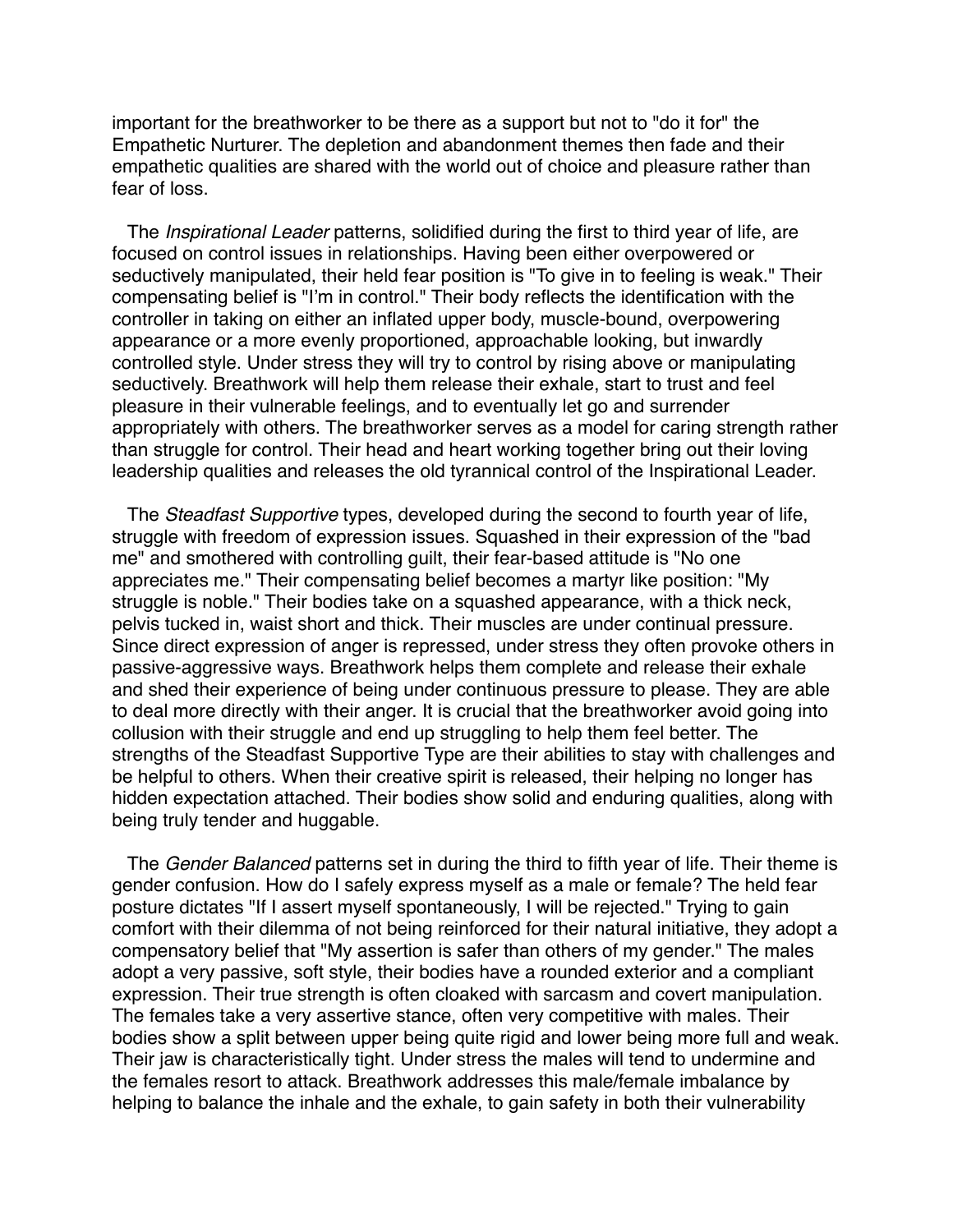and their strength, and to accept safety in their sexual identity. The breathworker provides a new model of acceptance in this regard as they expose their deepest fears of rejection and punishment beneath the surface. As this happens their true potential for blending their male and female sides comes to blossom and they are able both to enjoy themselves as full, balanced humans and share this model with their world.

 The *Energetic Grounded* types, formed during the fourth to sixth year, have as their theme disappointment in intimate relationships. Feeling a deep sense of rejection and betrayal from their initial attempts to relate as a sexual being to their parents, their slogan becomes "No one is going to hurt me again." Their compensatory belief becomes "I am a loving person who no one understands." Their bodies portray stiffening for the anticipated love rejection and are armored in the torso region and have a stiff back. Their eyes tend to be bright and they handle affairs of the world well. It is in maintaining intimate relationships that they falter. Under stress they express anger readily. Breathwork helps them integrate their exhale and inhale as well as their heart and their genitals. The breathworker, avoiding getting competitive with them, is able to handle their underlying anger without rejecting them. They begin to learn safety in vulnerability with others and let their natural attractive, alert, capable qualities be shared in healthy, whole relationships.

### Comparison Of Traditional And Bioenergetic Diagnoses

 The Bioenergetic framework accounts for the extreme cases described in the traditional diagnostic nomenclature. Schizophrenia is an extreme case of frozen Psychic Sensitivity. Depression is found in the collapsing of the Empathetic Nurturing and the inner morass of the Steadfast Supportive. Behavior disorders are typical of the Inspirational Leader who has not integrated and is under high pressure. Anxiety is the hallmark of many of the types when beginning to deal with their basic themes before they identify and release the emerging fears deepest in their patterns. The difference in the Bioenergetic schema, however, is the their model includes a psychosocial etiology to suggest an approach to dealing with underlying causes not just a biological predisposition. Bioenergetic analysis also includes a continuum of dysfunction to integration and illness to health for each type. The Bioenergetic approach gives a holistic plan for integration using body, mind, and spirit that is documented.

 We all deal with the basic themes of safety, abundance, control, freedom of expression, sexual identity, and intimacy and can identify with the postures humans take toward them. Few want to be labeled psychotic or neurotic. When answering the question of with whom to use breathwork, the diagnostic framework that is used will have a large bearing on your prognosis, treatment approach, and subsequent success. The label "psychotic" or even "neurotic" does not point to the way in or the way out of the stuckness for that individual. It tends to reinforce that position in the helping agent also.

 Notice how hopeful, or fearful, you felt as a prospective practitioner when the diagnostic categories were being discussed from the traditional versus the alternative approach. I still would have caution in using breathwork with the extreme frozen or held fear position in any of the Bioenergetic Types. I would calibrate my prognosis according